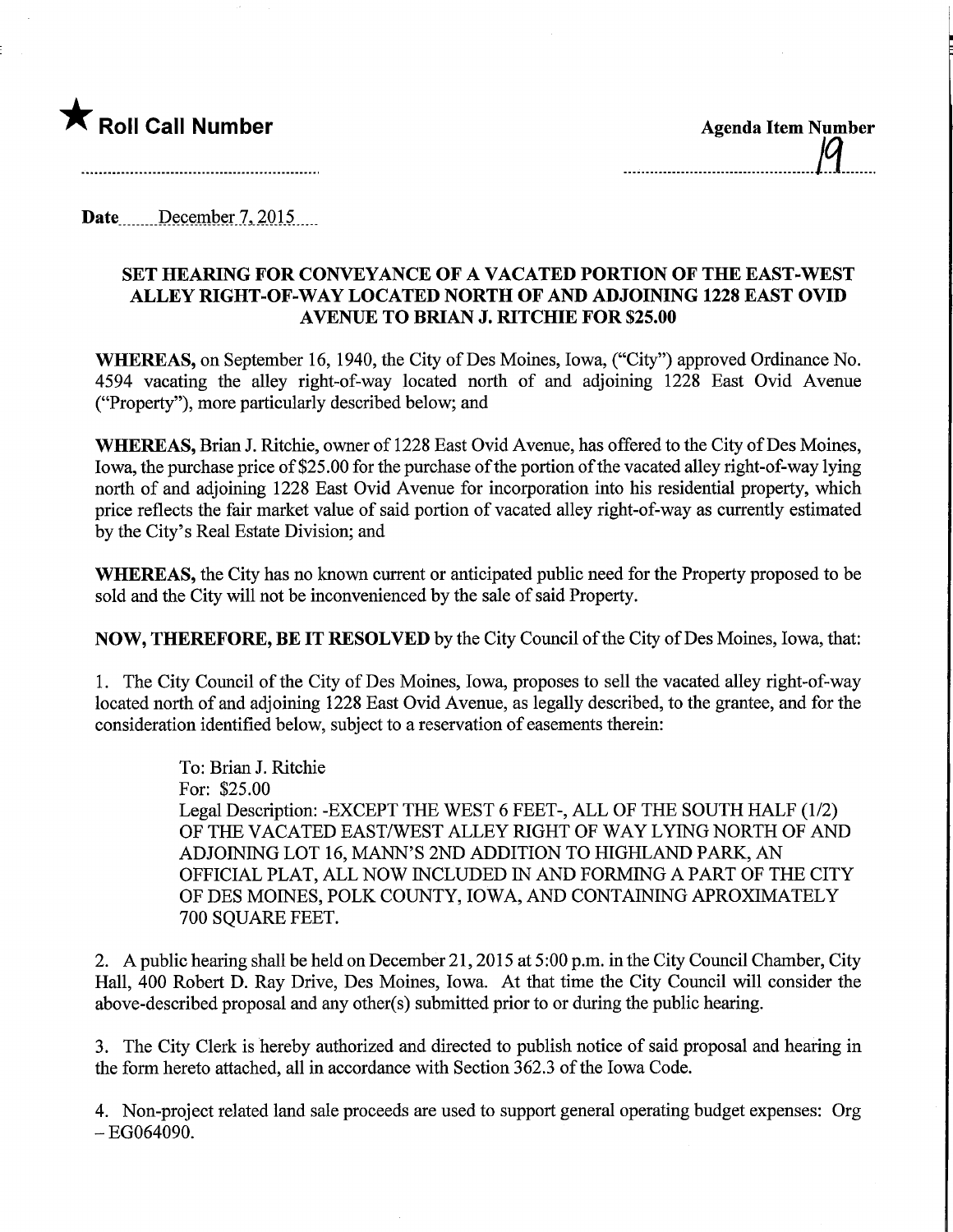

Date December 7, 2015.

Moved by to adopt.

..........................

APPROVED AS TO FORM:

.-7  $\sigma=\varnothing$  $i$  . Original contract  $i$ 

Lisa A. Wieland, Assistant City Attorney

| <b>COUNCIL ACTION</b> | <b>YEAS</b> | <b>NAYS</b> | <b>PASS</b> | <b>ABSENT</b>   | <b>CERTIFICATE</b>                                                                                                                                                                                                                                                                                                         |
|-----------------------|-------------|-------------|-------------|-----------------|----------------------------------------------------------------------------------------------------------------------------------------------------------------------------------------------------------------------------------------------------------------------------------------------------------------------------|
| <b>COWNIE</b>         |             |             |             |                 | I, DIANE RAUH, City Clerk of said City hereby<br>certify that at a meeting of the City Council of<br>said City of Des Moines, held on the above date,<br>among other proceedings the above was adopted.<br>IN WITNESS WHEREOF, I have hereunto set my<br>hand and affixed my seal the day and year first<br>above written. |
| <b>COLEMAN</b>        |             |             |             |                 |                                                                                                                                                                                                                                                                                                                            |
| <b>GATTO</b>          |             |             |             |                 |                                                                                                                                                                                                                                                                                                                            |
| <b>GRAY</b>           |             |             |             |                 |                                                                                                                                                                                                                                                                                                                            |
| <b>HENSLEY</b>        |             |             |             |                 |                                                                                                                                                                                                                                                                                                                            |
| <b>MAHAFFEY</b>       |             |             |             |                 |                                                                                                                                                                                                                                                                                                                            |
| <b>MOORE</b>          |             |             |             |                 |                                                                                                                                                                                                                                                                                                                            |
| <b>TOTAL</b>          |             |             |             |                 |                                                                                                                                                                                                                                                                                                                            |
| <b>MOTION CARRIED</b> |             |             |             | <b>APPROVED</b> |                                                                                                                                                                                                                                                                                                                            |
|                       |             |             |             |                 | City Clerk                                                                                                                                                                                                                                                                                                                 |
| Mayor                 |             |             |             |                 |                                                                                                                                                                                                                                                                                                                            |
|                       |             |             |             |                 |                                                                                                                                                                                                                                                                                                                            |
|                       |             |             |             |                 |                                                                                                                                                                                                                                                                                                                            |
|                       |             |             |             |                 |                                                                                                                                                                                                                                                                                                                            |